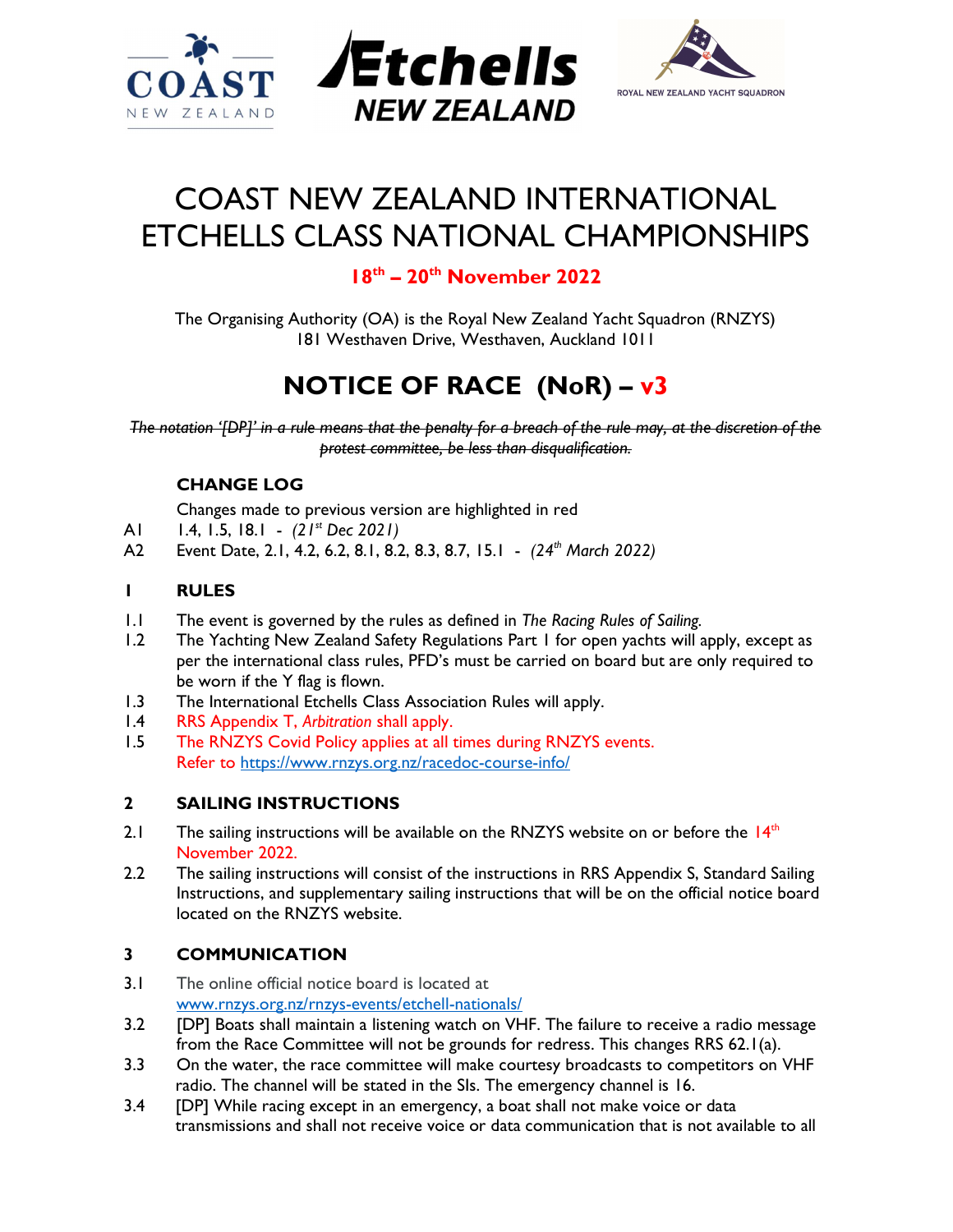boats. This does not include any communication with the race committee over the designated race channel.

#### 4 ELIGIBILITY AND ENTRY

- 4.1 The event is open to all boats of the Etchells class.
- 4.2 Eligible boats may enter by completing the online entry form and paying the required fee before the 31<sup>st</sup> October 2022.
- 4.3 Boats may enter the event by registering online at www.etchells.org.nz
- 4.4 Late entries may be accepted at the discretion of the OA.
- 4.5 To be eligible to compete in this event each competitor shall be a financial member of a club recognised by the competitor's national authority.
- 4.6 All boats' skippers and crews must be a current member of the International Etchells Class Association.

#### 5 FEES

5.1 The entry fee and social activities fee are:

|                          | Fee   |
|--------------------------|-------|
| Entry fee                | \$230 |
| Social fee per<br>person | \$30  |

#### 6 CREW LIMITATIONS

- 6.1 As per the International Etchells Class Rules the total crew weight limit is 285kg.
- 6.2 All skippers and crew must weigh in before the completion of registration on Friday  $18<sup>th</sup>$ November, 2022.
- 6.3 All registered crew shall sail all races. When a registered crew member is unable to continue in the event the OA may authorise a substitute, a temporary substitute or other adjustment.

#### 7 ADVERTISING

7.1 Boats may be required to display advertising chosen and supplied by the organising authority.

#### 8 SCHEDULE

8.1 Registration and weigh in:

| uce -    | ⊦rom | O |
|----------|------|---|
| Jovember |      |   |

8.2 Sailors may weigh in at another time after the  $13<sup>th</sup>$  November if approved by the OA.

#### 8.3 Dates of racing:

| Date                      |        |  |  |  |
|---------------------------|--------|--|--|--|
| 19th November             | racing |  |  |  |
| 20 <sup>th</sup> November | racing |  |  |  |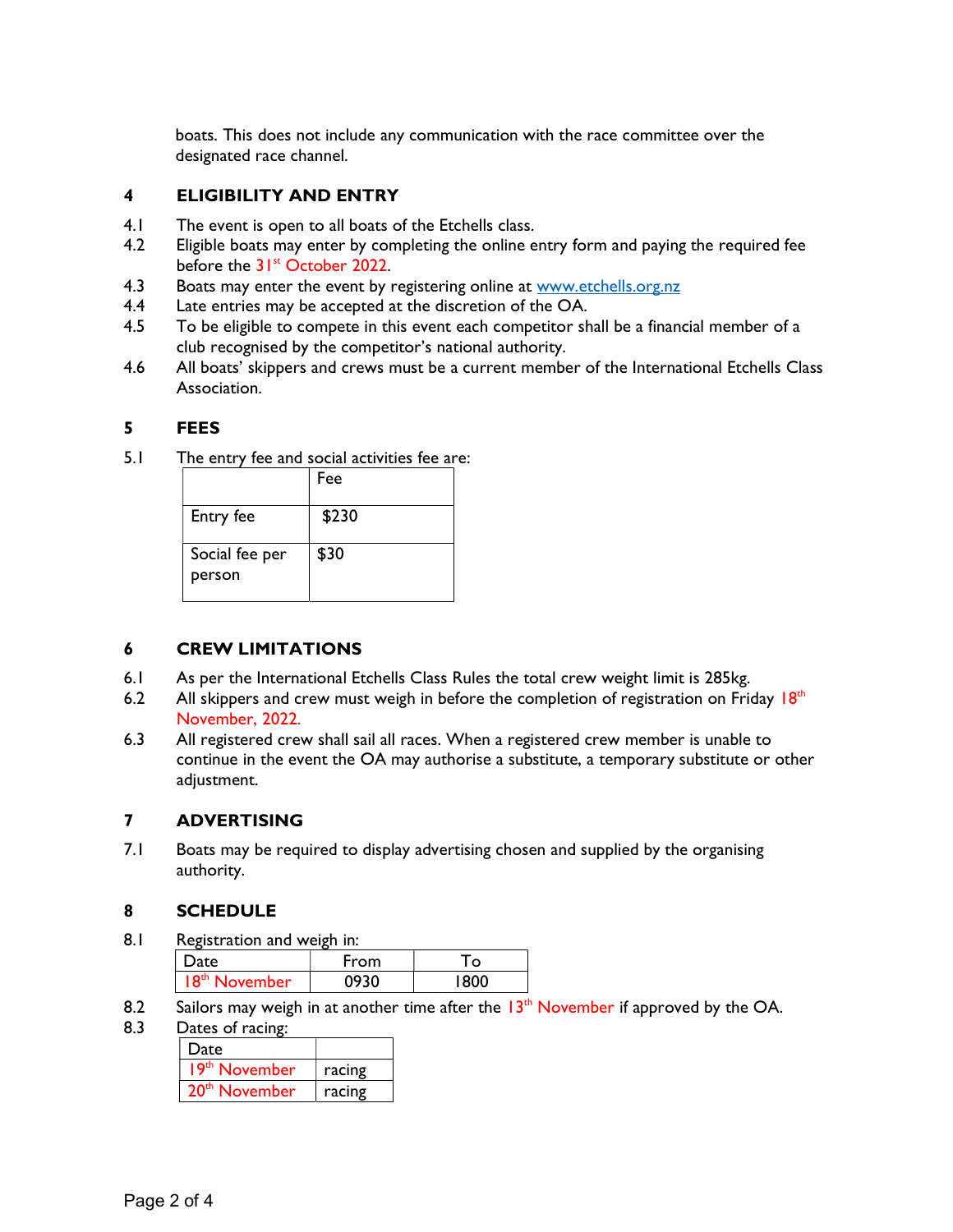#### 8.4 Number of races:

| <b>Class</b>    | <b>Total Number</b><br>Scheduled | Races per day -   Races per day -   Target time<br>scheduled | maximum | Minutes. |
|-----------------|----------------------------------|--------------------------------------------------------------|---------|----------|
| <b>Etchells</b> |                                  |                                                              |         | 50       |

- 8.5 The scheduled time of the warning signal for the first race each day is 0955.
- 8.6 On the last scheduled day of racing no warning signal will be made after 1600.
- 8.7 The briefing for competitors will be held at 1800 at the RNZYS on the  $18<sup>th</sup>$  November.

#### 9 EQUIPMENT INSPECTION

- 9.1 Each boat shall produce a valid measurement certificate if requested.
- 9.2 A boat shall comply with RRS 78.1 at all times during the event.

#### 10 VENUE

- 10.1 The event will be based out of the Royal New Zealand Yacht Squadron, 181 Westhaven drive.
- 10.2 The intended racing area is off the Auckland East Coast Bays, but may be changed at the discretion of the Race Office to suit the conditions.

#### 11 COURSES

11.1 The Course will be windward leeward courses with beat lengths of approximately 0.6-1.1 NM adjusted to suit the conditions and target race time. A separator mark will be used at the top mark and a gate for the bottom mark.

#### 12 PENALTY SYSTEM

12.1 RRS 44.1 is changed so that the Two-Turns Penalty is replaced by the One-Turn Penalty.

#### 13 SCORING

- 13.1 5 races are required to be completed to constitute a series.
- 13.2 (a) When fewer than 6 races have been completed, a boat's series score will be the total of her race scores.

(b) When 6 or more races have been completed, a boat's series score will be the total of her race scores excluding her worst score.

#### 14 SUPPORT PERSON VESSELS

14.1 [DP] Any team support boats should be registered with the Race Committee, and clearly marked to identify with their team.

#### 15 HAUL-OUT RESTRICTIONS

15.1 [DP] All boats must be either launched by the OA or be in the water before 2000 hours on  $18<sup>th</sup>$  November. All boats must remain in the water during the event, unless given prior written permission from the race committee.

#### 16 DIVING EQUIPMENT AND PLASTIC POOLS

16.1 Underwater breathing apparatus and plastic pools or their equivalent shall not be used around keelboats between the preparatory signal of the first race and the end of the event.